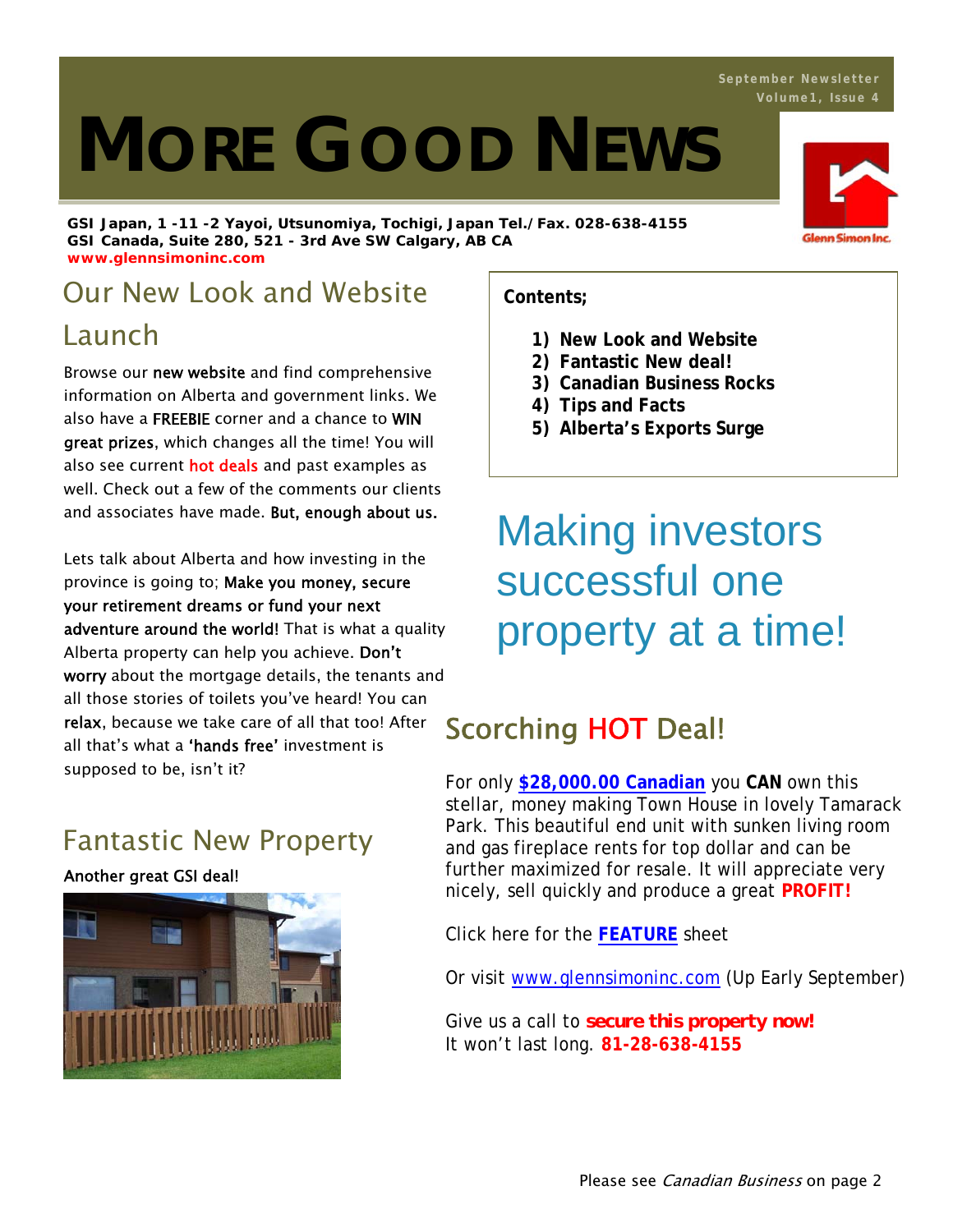#### Page 2 More Good News September

#### Canadian Business Rocks!

*Adrienne Warren is a senior economist and manager with Scotiabank in Toronto.*

"Home ownership continues to be seen as a good long-term investment, especially in light of paltry stock market gains and low nominal returns on interest-bearing assets in recent years. Indeed, real estate assets have become an increasingly important component of household wealth and savings. Even so, the typical Canadian homeowner is not unduly exposed, as home values have been rising faster than mortgage borrowing. And thanks to ultra-low interest rates, mortgage servicing burdens are at historically low levels.



Across the river from Edmonton City

On a regional basis, the **hottest** housing markets in 2005 will likely be in the West, supported by oil and gas investment, high interprovincial migration, and close trade ties to fast-growing Asian nations."

## 7 Tips to Overcoming Procrastination

By Christopher M. Knight

- 1. Like Nike says, **"Just Do It"**
- 2. **Are you procrastinating to protect yourself from some unknown variable?** Find out what that is, and then think your way around it. Visualize the reward you'll receive for taking the action.
- 3. **Realize that** procrastination is a learned habit. Stretch yourself for 21 days without major procrastination, and you may create a new action oriented habit.

*"If you don't go after what you want, you'll never have it, If you don't ask, the answer is always no. If you don't step forward, you're always in the same place." Nora Roberts*

- 4. **Identify** which things you specifically procrastinate about. Dig in and find out why you don't procrastinate about everything, but these few things which will help you learn more about yourself.
- 5. **Many folks** procrastinate because they fear the pain of doing the action more than the pleasure of completing the action. Realize that a high percentage of the time, the fear you feel, is not real, but is fear you created yourself, and only you can destroy it.

#### Please see *7 Tips* on page 3



 Legislative Buildings at Night Photo George Carmichael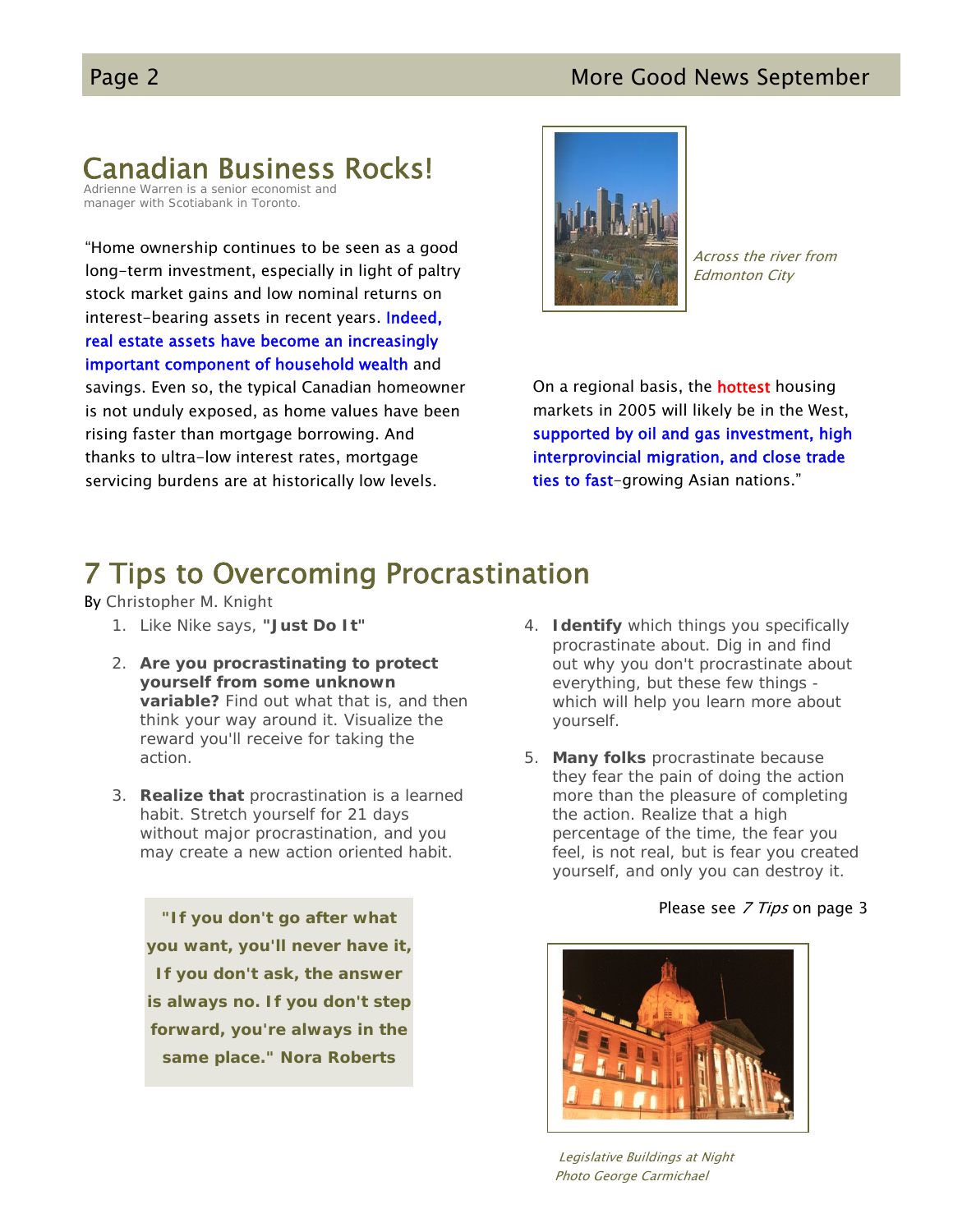#### 7 Tips to Overcoming Procrastination

- **6 Say this**: I am a person who gets things done. - Never say "I am a procrastinator" or "I'm going to stop procrastinating now" because it'll never happen. Focus on ACTION.
- **7 Even if it feels** hard, FORCE yourself to do what you know you need to do. In the beginning, everything can be uncomfortable, but no great accomplishment ever happened without massive action, so **GO FOR IT!**



The Shiny things that distract….

## "The best way to predict the future is to create it!" Jason Kaufmann

#### **Alberta's exports surge** Province expects record by year end

By **Geoffrey Scotton,**  Calgary Herald

*Monday, August 29, 2005* 

**Alberta's exports soared** further into record territory in the first half of 2005, extending a spurt of sales growth that began two years ago.

Provincial officials believe export levels could **easily top \$70 billion** for the first time this year, as foreign sales during the January-to-June period surged more than 10 per cent to nearly \$36 billion.

**"We're now talking about a number that's \$73 billion,"** said one provincial official.

The record first-half export performance comes

on the heels of an unprecedented **\$66.4 billion**  the province racked up in 2004 as foreign sales of Alberta's products surged 15.7 per cent.

"It's really a **good time for Alberta** -- as these numbers indicate," said Kurt Klein, an economics professor at the University of Lethbridge.

"A lot of these are commodities and there's been a commodity price boom around the world driven by increased demand from countries like China and India, but also other countries, and also the U.S. economy has been booming," Klein added.

While **skyrocketing oil and gas** prices have helped push the value of exports higher, shipments are up in many sectors, including